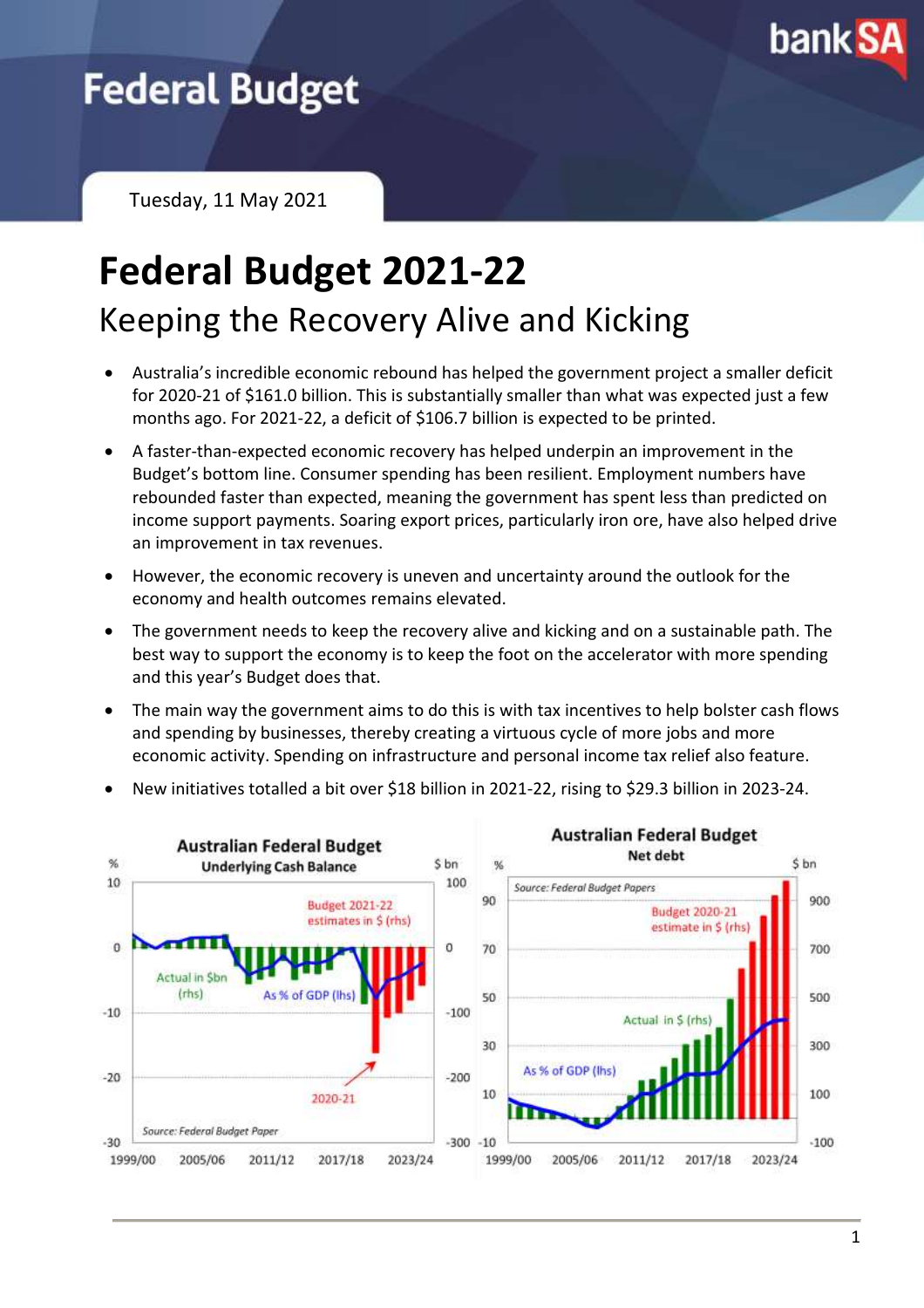## **What are the main themes?**

- First, protecting Australia from COVID-19, including through the vaccine rollout, tax initiatives for businesses, extending tax relief to low- and middle-income earners and giving targeted support for sectors and regions continuing to be affected by COVID-19.
- Second, creating jobs, including through spending on infrastructure and skills.
- Third, guaranteeing essential services through spending on areas such as aged care, mental health and NDIS.
- Finally, building resilience and the security and defence capability of Australia through investing in Australia's regions and supporting the defence industry.

#### **Biggest winners**

- Indeed, businesses were among the biggest winners from tonight's Federal Budget. There is a deep awareness within the Budget that businesses create jobs. Tax initiatives for businesses introduced in last year's Federal Budget to encourage business spending and support the cash flow of businesses have been extended for another year to the end of 2022-23.
- These temporary measures are the loss carry-back provisions and full expensing and are estimated to cost \$17.9 billion over four years. By helping boost cash flows and encourage businesses to spend, job creation should ensue.
- The loss carry-back allows businesses to write-off any losses incurred until June 2023 against profits made on or before 2018-19 rather than on subsequent profits as usually happens.
- For temporary expensing, businesses with aggregate turnover of up to \$5 billion will be able to write off the full cost of eligible depreciable assets of any value in the year they are first used or installed.
- Businesses were not the only winners. The government is extending the low-to-middle income tax offset for another year, which delivers personal tax relief to households. This tax relief will boost demand throughout the economy.
- The Budget has laid a good foundation, but the path to recovery will take time.

# **Where does the Budget fall short?**

- Expectations were high that this Budget would do a lot for women. This Budget contained a package supporting the safety and economic security of women and it is a welcome step in the right direction, especially the spending on domestic violence.
- However, we would have liked to have seen spending measures towards helping bolster access to capital for female start-ups and scale-ups. Our research shows that access to capital is one of the biggest obstacles facing women when starting or running a business. This can be due to the lack of dedicated funding for women as well as other factors.
- Another obstacle often facing women is the lack of sufficient retirement savings due to the different work patterns of women that include career breaks. Lifting female participation in the workforce helps.
- The additional \$1.7 billion in spending on child care will help lift female workforce participation, but only modestly. More needs to be done if we are to address the lower rate of female participation and the insufficient retirement savings of women.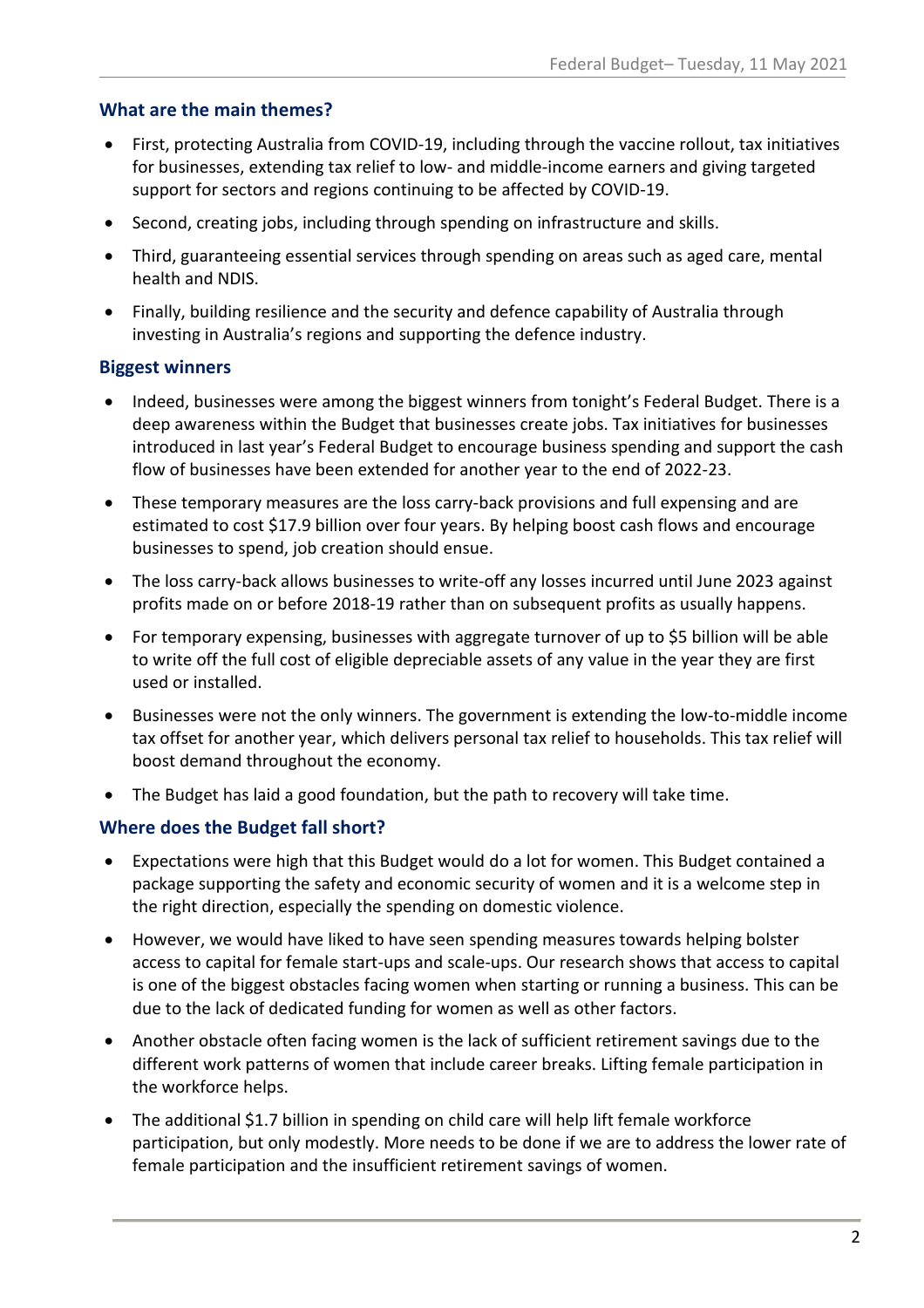# **Deficits and Budget repair**

- Large deficits will remain a feature over the next few years, as the focus remains on rebuilding the economy. These deficits are projected to shrink gradually. For 2022-23, a budget deficit of \$99.3 is projected by the government and by the outer year, 2024-25, the budget deficit is expected to narrow to \$57.0 billion (or 2.4% of GDP).
- It is too soon to start talking about Budget repair. The economy is still in rehab and there remains considerable uncertainty around the health and economic outlook. For now, the government needs to focus on ensuring the recovery stays on the right track.

# **Can we afford such a large deficit?**

- An alternative question might be 'can we afford not to'? The COVID-19 pandemic has been the largest hit to our economy in 90 years. Pulling back government support pre-emptively would see more people fall into unemployment and more businesses fail.
- Yes, the government has spent a lot and will continue to do so. This spending has been funded by increasing public debt. But we can afford it. And it is in the nation's best interests.
- Net debt will increase to 30.0% of GDP in June 2021 before hitting at a record 40.9% in June 2025. While the deficit and the accompanying debt will reach a record proportion of GDP, debt in Australia relative to the size of the economy is much lower than in many other countries and is likely to remain so.
- Interest rates are also at very low levels. The government can borrow money for 10 years at a miserly rate of under 2%. Such low rates make debt servicing far easier than it might have been in the past. As debt built up after the 1990s recession, net interest payments increased to 1.7% of GDP. On tonight's figures, debt interest payments are expected to remain at 0.7% of GDP over the next few years.

# **When does the Budget return to surplus?**

- The name of the game today is rebuilding the economy, not cuts to spending and belt tightening. Those policies were tried during the depression and added to everyone's misery. Times have changed and so has the Budget. Jobs and livelihoods come before economic dogma.
- Some analysts expect a surplus might be returned within the next four to five years. It's not completely out of the question but does require a lot of cylinders to be firing all at once, including ongoing falls to unemployment, rising iron ore prices and ballooning company profits.

# **What about the economic outlook?**

- The government expects economic activity recovered to above pre-pandemic levels in the first quarter of 2021. Following the strong rebound, economic growth is expected to moderate as the economy transitions out of the initial reopening phase of the recovery.
- Real GDP is forecast to grow by at a solid pace of 4.25% in 2021-22, before slowing to a more moderate pace of 2.5% in 2022-23. Both growth forecasts are softer than our own predictions. We expect 4.7% growth in 2021-22 and 3.0% in 2022-23.
- The unemployment rate is forecast to tick down to 5.5% by June this year from the current level of 5.6%, despite earlier concerns unemployment would increase, albeit temporarily, after the conclusion of JobKeeper at the end of March. The Treasurer has emphasised his goal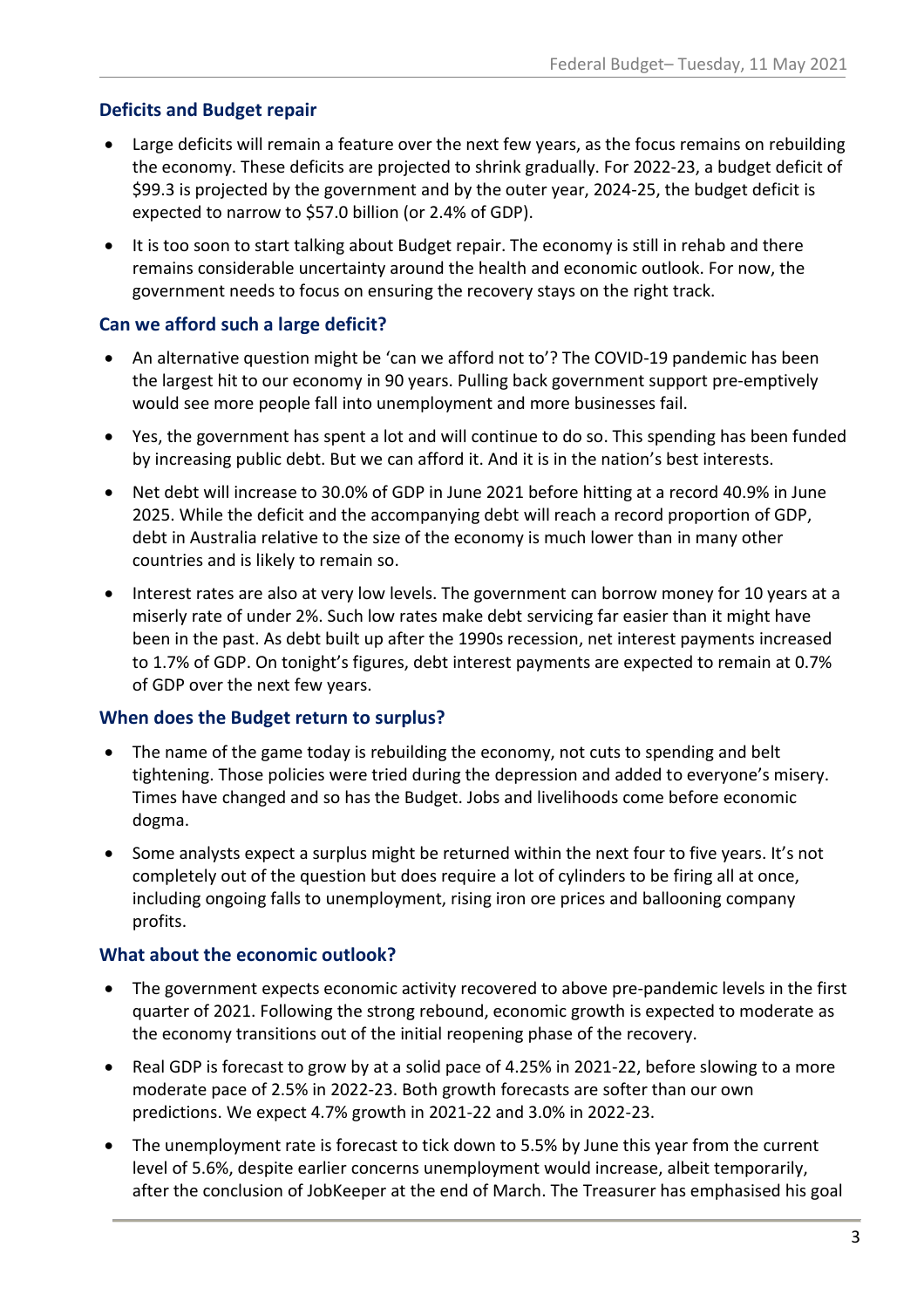is to drive the unemployment rate down to below its level prior to the pandemic, which was around 5.0%. The government forecasts the unemployment rate to fall below 5.0% in 2022-23 and reach 4.50% in 2023-24, which is a rate Federal Treasury has estimated to be the rate consistent with full employment in the economy. The Reserve Bank expects 4.5% to be reached sooner, as do we.

| Key Aggregates and Parameters*   |               |                  |          |         |         |         |
|----------------------------------|---------------|------------------|----------|---------|---------|---------|
|                                  | <b>Actual</b> | <b>Forecasts</b> |          |         |         |         |
|                                  | 2019-20       | 2020-21          | 2021-22  | 2022-23 | 2023-24 | 2024-25 |
| <b>Budget Aggregates</b>         |               |                  |          |         |         |         |
| Underlying cash balance (\$bn)   | $-85.3$       | $-161.0$         | $-106.6$ | $-99.3$ | $-79.5$ | $-57.0$ |
| % of GDP                         | $-4.3$        | $-7.8$           | $-5.0$   | $-4.6$  | $-3.5$  | $-2.4$  |
| Net debt (\$bn)                  | 491.2         | 617.5            | 729.0    | 835.0   | 920.4   | 980.6   |
| % of GDP                         | 24.7          | 30.0             | 34.2     | 38.4    | 40.4    | 40.9    |
| <b>Major Economic Parameters</b> |               |                  |          |         |         |         |
| Real GDP                         | $-0.20$       | 1.25             | 4.25     | 2.50    | 2.25    | 2.50    |
| Employment                       | $-4.20$       | 6.50             | 1.00     | 1.00    | 1.25    | 1.25    |
| Unemployment rate                | 6.90          | 5.50             | 5.00     | 4.75    | 4.50    | 4.50    |
| Consumer price index             | $-0.30$       | 3.50             | 1.75     | 2.25    | 2.50    | 2.50    |
| Wage price index                 | 1.80          | 1.25             | 1.50     | 2.25    | 2.50    | 2.75    |
| Nominal GDP                      | 1.70          | 3.75             | 3.50     | 2.00    | 4.75    | 5.00    |

*Source: Federal Treasury*

\* GDP data are percentage change on the previous year. The consumer price index, employment and wage price index are through the year growth to the June quarter. The unemployment rate is for the June quarter.

- The government has forecast that wages will pick up from their current lows, although the numbers still aren't great. The forecasts show wages growth hitting 2.75% by June 2025. The RBA wants to see wages growth over 3% to get inflation back in its target band.
- The iron ore price is forecast to decline to US\$55/tonne by the March quarter of 2022. The iron ore price has soared over the recent period, due to strong Chinese demand and supply disruptions in Brazil and is currently sitting over US\$200/tonne. We expect the iron ore price will remain much higher than the government's forecast.
- The government's conservative growth and iron ore forecasts means there is a good chance the government's bottom line will turn out better than forecast in this Budget.
- Net overseas migration has been smashed by international travel restrictions. It is forecast to fall from 194,000 persons in 2019-20 to around -97,000 by the end of 2020-21. Only a slight improvement to -77,000 is predicted for 2021-22. A recovery to 235,000 persons is anticipated in 2024-25.

# **The Budget and the RBA**

- The RBA is holding the cash rate at a record low of 0.1%, targeting the 3-year government bond yield and is purchasing longer dated bonds under its quantitative easing program. Tonight's Budget has not changed our view of RBA policy. We do not expect the cash rate will be lifted until 2024 at the earliest.
- The economic recovery needs a mix of fiscal policy and monetary policy. Given the pandemic's hit to the economy, both arms of policy need to work hard and in unison.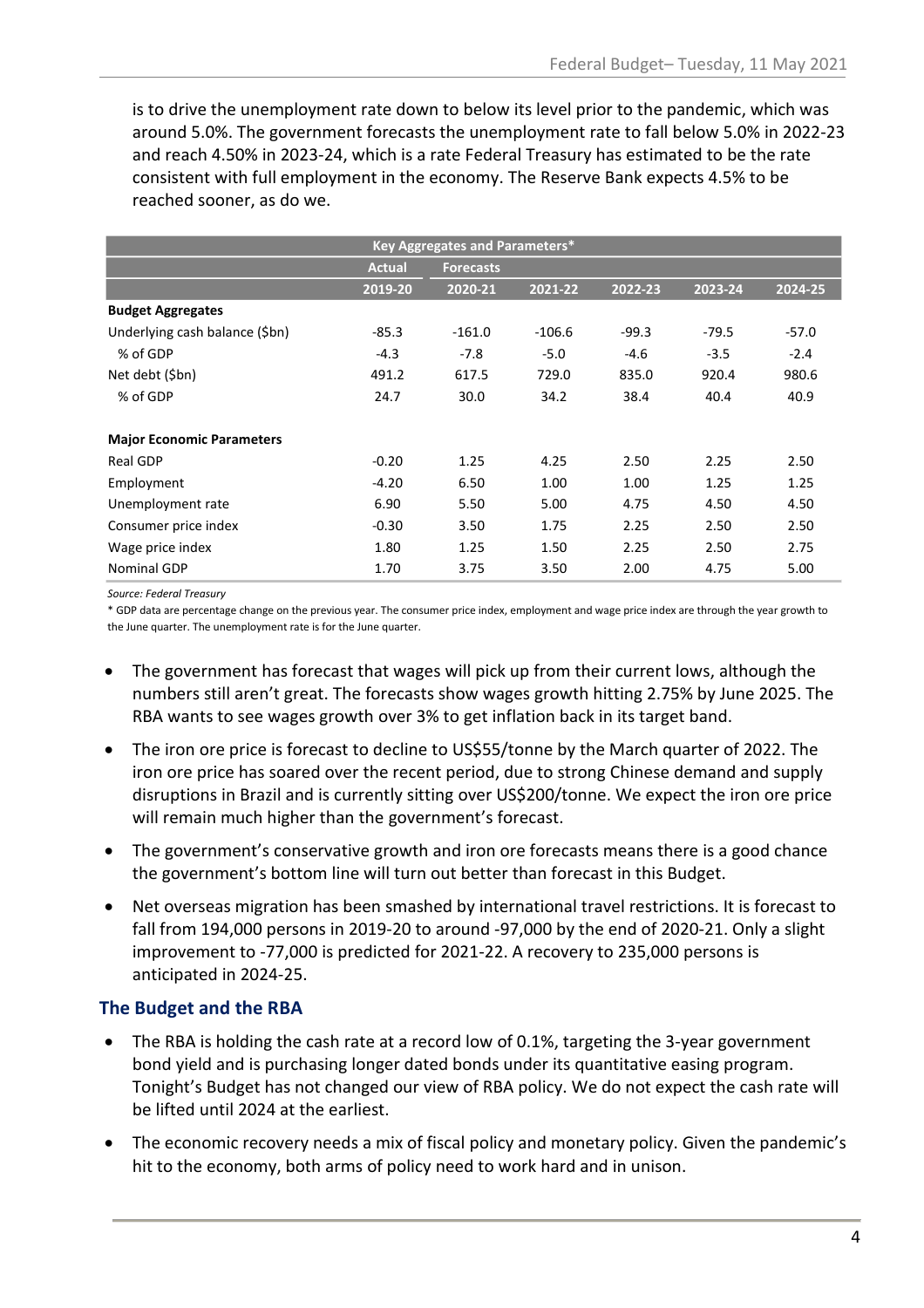# **The Budget and the AUD**

- The initial reaction from investors in the foreign exchange market was muted with the AUD moving slightly lower against the US dollar, from 0.7845 ahead of the delivery of the Budget to a low of 0.7820 in the few hours after it.
- The AUD/USD broke through a key resistance level of 0.7825 on Friday and is set to eye the US 80 cent level next. Higher iron ore prices are helping underpin demand for the AUD.

## **Budget Overview – Key Spending Measures**

#### **Aged Care**

• The aged care package is \$17.7 billion over four years directed towards improving safety and quality standards, ensuring the sustainability of private providers, and increasing the availability of home-care packages.

#### **Business Initiatives**

- Temporary full expensing to be extended for another twelve months to 30 June 2023 for nonmining businesses with turnover of up to \$5 billion. This scheme has been available since 6 October 2020. Businesses will be able to deduct the full cost of eligible depreciable assets of any value in the year they are installed. The cost of improvements to existing eligible depreciable assets made during this period can also be fully deducted.
- The temporary loss carry-back provisions for businesses with turnover up to \$5 billion will also be extended for one year to 30 June 2023. It allows businesses to write-off any losses incurred until June 2022 against profits made on or before 2018-19.
- Both temporary full expensing and the loss carry-back provisions are part of the JobMaker plan. Treasury estimates that these measures, including the extension, will contribute to creating around 60,000 jobs by the end of 2022–23.

#### **Covid Response Package**

- A key theme of the Budget is to protect Australians from Covid. To achieve this, the Government is investing a further \$1.9 billion in the COVID-19 vaccination roll-out and committing \$1.5bn to a range of health responses including telehealth.
- The Government is also delivering a previously announced \$1.2 billion package for the aviation and tourism sectors to help them recover from the impacts of COVID-19. Almost \$300 million committed to support the reopening of the arts sector was also previously announced.

#### **Child Care**

• The government will spend an additional \$1.7 billion over five years on increased child care subsidies. This spending will help families with two or more children under five. In addition, the subsidy cap of \$10,560 per child will be scrapped from 1 July.

#### **Climate Services and Disaster Relief**

- The new National Recovery and Resilience Agency will be established, and Emergency Management Australia will be enhanced. There will also be nearly \$209.7 million committed to establish the Australian Climate Service.
- As a part of its commitment to reduce emissions under the Paris Agreement, the government has committed over \$500 million for hydrogen and carbon capture use projects.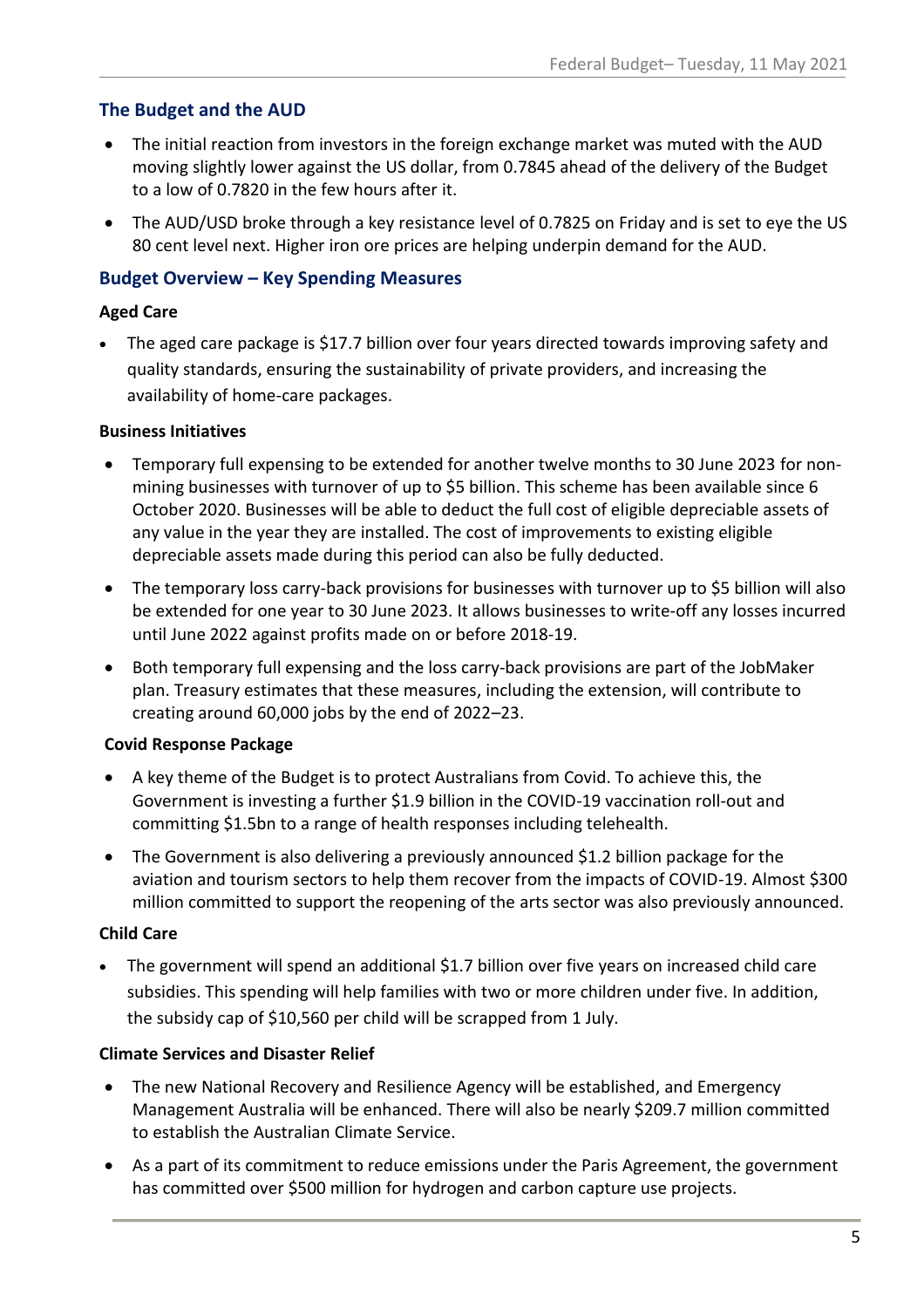#### **Education**

• Spending of \$2 billion over four years for early childhood education, which includes a comprehensive four-year Strategic Reform Agreement, and \$1.6bn over four years supporting Guaranteeing Universal Access to Preschool.

#### **Health**

- Spending of \$2.3 billion over four years to improve and expand mental health care and suicide prevention, of which \$2.0 billion is new initiatives such as new mental health centres and services plus expanded options of Medicare listings.
- There is \$220 million earmarked to update and add new health services to the Medicare Benefits Schedule and \$879 million to support access to affordable medicines through the Pharmaceutical Benefits Scheme.

#### **Housing**

- The Budget includes several policies to support home ownership. The Family Home Guarantee will help 10,000 single parents over four years buy a home with a minimum 2% deposit.
- The First Home Loan Deposit Scheme will be extended for a second year with an extra 10,000 places for first-home buyers to build or buy a newly built house with a minimum 5% deposit.
- To support first-home buyers to raise a deposit more quickly, the Government is also amending the First Home Super Saver Scheme to increase the maximum amount of voluntary contributions eligible to be released under the scheme to \$50,000 from \$30,000.
- The government has already announced it would extend the construction commencement deadline of the HomeBuilder program by twelve months to give people who already applied for the scheme extra time to start building.

# **Infrastructure**

- The government has announced \$7.2 billion over 4 years or an additional \$15.2 billion over ten years to be spent on road, rail, and community infrastructure projects. This takes total infrastructure spending to \$110 billion over the decade.
- Some of the big-ticket items include \$2.6 billion on the North-South Corridor in South Australia, \$2.0 billion on upgrading the Great Western Highway in NSW and up to \$2.0 billion on the Melbourne Intermodal Terminal. A \$1.3 billion package was announced for Western Australia for priority road and rail projects.
- There is also \$1 billion being provided to extend the Local Roads and Community Infrastructure program to 2022–23. In addition, the Road Safety Program is also being extended to 2022–23 with an additional \$1 billion of funding.

# **Personal Income Tax**

- The low and middle-income tax offset (LMITO) due to expire at the end of this financial year. has been extended by another 12 months. This extension effectively provides a tax cut to lowand-middle income earners of up to \$1,080 for singles and \$2,160 for couples.
- Stage 3 of the legislated tax plan remains unchanged and is due to start in 2024-25.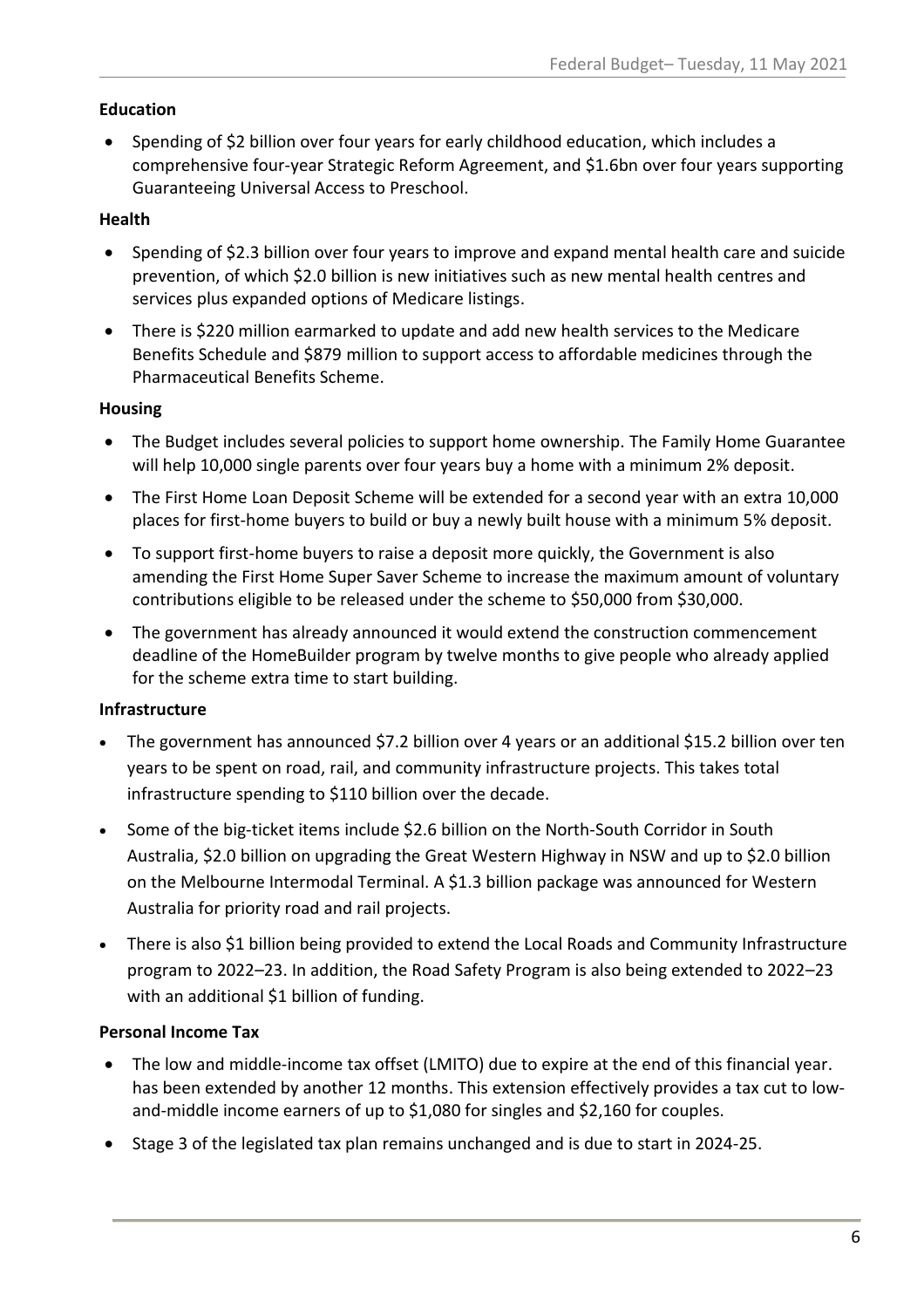## **Skills and Training, Support for the Unemployed**

- An extra \$2.7 billion will be committed over four years to expand the Government's Boosting Apprenticeship Commencements wage subsidy, which reimburses employers for the wages of new apprentices and trainees by up to 50%. Federal Treasury expects this investment will lead to 270,000 new apprentices and trainees hired by next March 2022.
- The government will also provide an additional 5,000 Commonwealth supported short course places in 2021–22 for non-university higher education providers.
- JobKeeper and the Coronavirus Supplement (a booster payment for JobSeeker recipients) expired at the end of March. The JobMaker 'hiring credit' is due to conclude at in October 2021 and will not be extended. The scheme incentivised businesses to employ additional workers aged 16–25.
- JobSeeker payments were increased by \$50 a fortnight from 1 April 2021 to \$620. Eligibility requirements for the payments are tightening – job seekers need to be applying for at least 15 jobs per month to be eligible up from 8 previously. In July 2021, that will rise again to 20.
- The government is investing another \$500 million in JobTrainer and extending it for another twelve months until the end of 2022. This scheme offers free or low-fee courses equipping those eligible for work in areas of shortages, including aged care, IT, and childcare.

#### **Superannuation**

- The Budget includes measures to increase the flexibility of the superannuation system. The Government will repeal the work test for voluntary non-concessional and salary sacrificed contributions to superannuation. From 1 July 2022 the minimum age will be lowered from 65 to 60, allowing Australians nearing retirement to make a post-tax contribution of up to \$300,000 per person when they sell their family home.
- The government is also set to scrap the \$450 a month threshold to pay compulsory super, helping to lift the retirement income of females who are more likely to miss out under the current rules.

# **Women**

- The government emphasised that support for women is a key feature in this Budget. This included \$998.1 million over the next four years to be provided for initiatives such as reducing and supporting victims of family domestic and sexual violence. It includes \$261 million for frontline services such as emergency accommodation.
- A spending package of almost \$354 million for women's health initiatives was also announced. The key initiatives include around \$100 million for improvements to cervical and breast cancer screening programs, support for mental health and wellbeing of new and expectant parents, and new genetic testing of embryos before implantation.